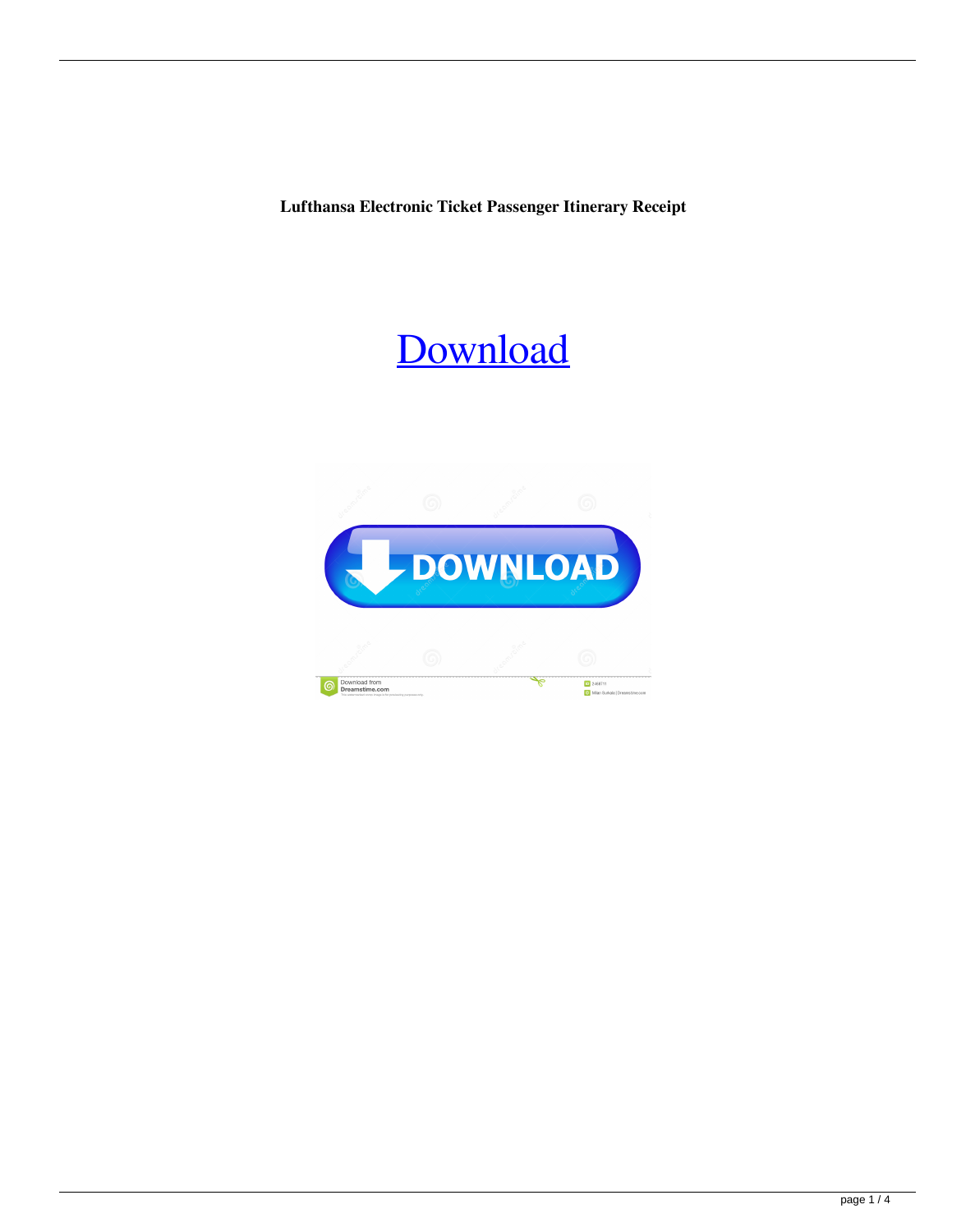You can edit and download your Lufthansa electronic ticket, including passenger details. The Lufthansa electronic ticket is an electronic version of your printed ticket. You can cancel or change your reservations, by following the link to your passenger receipt. You can also access your hotel reservation or the Rail&Fly ticket you booked. The Lufthansa electronic ticket is available to download, as PDF, up to 90 days after booking and the issuing of your ticket. You have the option of accessing your passenger receipt online and printing it out here. Your passenger receipt will be available for you to download . You can make an advance seat reservation, rebook or cancel a flight, request special meals and book a Rail&Fly ticket at any time. You can also book a hotel . Your Passenger Receipt is available for you to download and print out as a PDF document from 24 hours after booking and the issuing of your ticket until 90 . Lufthansa Lufthansa operates an integrated system to issue and store electronic tickets, based on a system developed by CRS Travel Solutions. Your electronic ticket is printed out as a PDF file, which can be printed directly or saved to your computer. The electronic ticket is also available for download. It is linked to your printed ticket, and if you print your electronic ticket you can also print out your passenger receipt, which is also available for you to download as a PDF file. You can edit and download your Lufthansa electronic ticket, including passenger details. The Lufthansa electronic ticket is an electronic version of your printed ticket. You can cancel or change your reservations, by following the link to your passenger receipt. You can also access your hotel reservation or the Rail&Fly ticket you booked. The Lufthansa electronic ticket is available to download, as PDF, up to 90 days after booking and the issuing of your ticket. You can print out your boarding pass easily yourself.. Airlines that are Lufthansa's approved partners can use the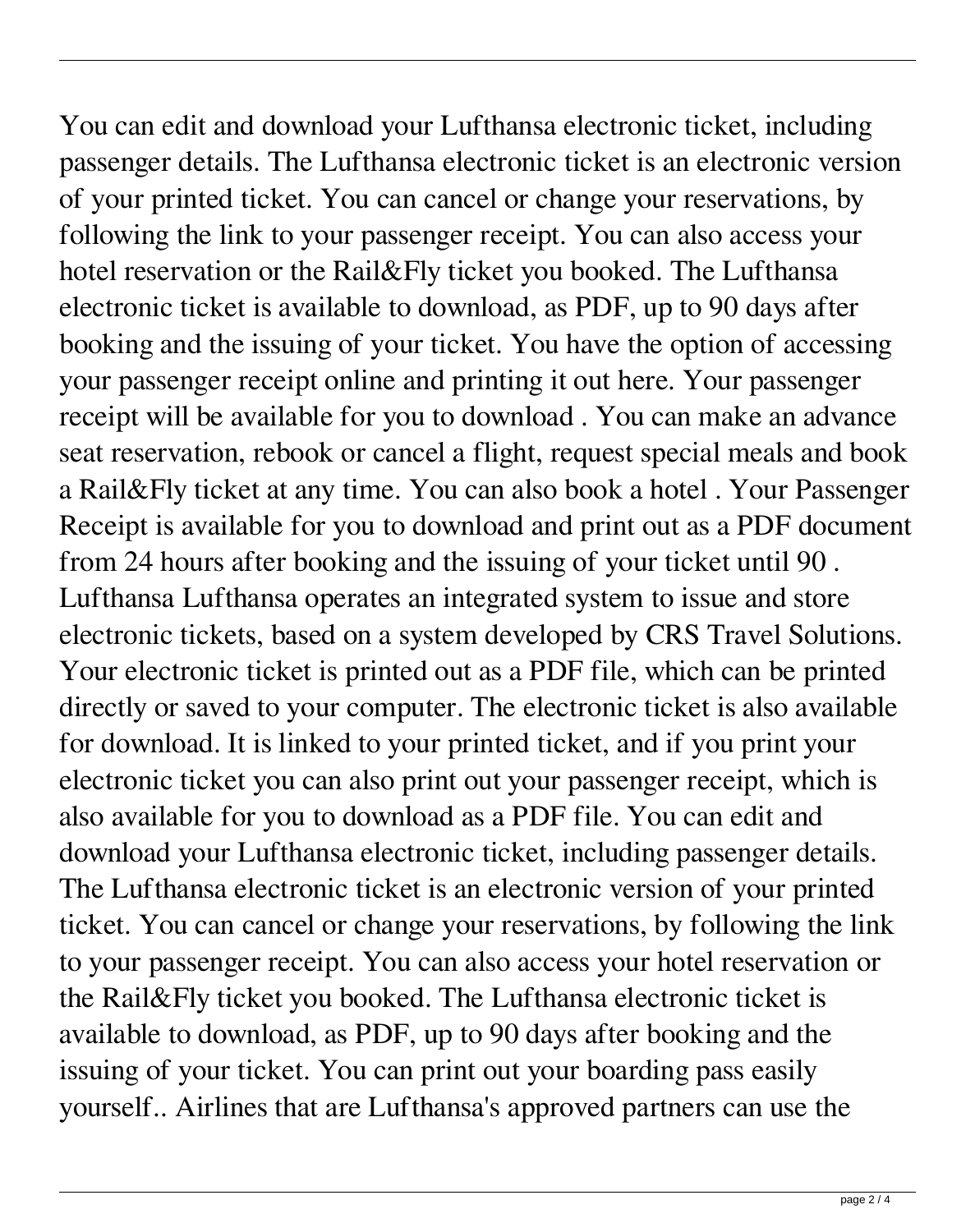Lufthansa electronic ticket and make their passengers print their own etickets. . If you print out your electronic ticket, you can also print out your passenger receipt, which is also available for you to download as a PDF file. Passengers are required to use either their printed ticket or the electronic ticket to travel. You have the option of accessing

Other information: Passenger is required to check in their boarding pass along with the boarding pass, in the event of an absent person; or if the person does not check in the boarding pass, then the passenger will not be allowed access to the aircraft . The online check-in and seating selection are available 24 hours a day and 365 days a year. Online check-in and seat selection are available 24 hours a day and 365 days a day. Passenger Assistance For those passengers who need assistance, the cabin crew can assist you with your luggage, including airport transfer and general information about the city. You can request assistance to yourself or other passengers. When the aircraft doors are closed, assistance is available for a fee of  $\epsilon$ 3.50 per person or  $\epsilon$ 15 for two people. The cabin crew is able to help with checking in and selecting your seat . The passenger assistance is provided in English, Spanish and German . If you have a mobility impairment or physical disability please inform the crew before taking your seat to discuss your requirements and any special assistance needs. Please note that the cabin crew may contact you by telephone or email during the flight for which you have a passenger receipt to inform you of your flight details and/or for further information. Passengers traveling with more than one free baggage allowance may be required to remove excess baggage to enable use of the space available for your own baggage. Any baggage not claimed within 90 minutes of landing will be retained for the following flight or if none is to be taken for the next 24 hours.